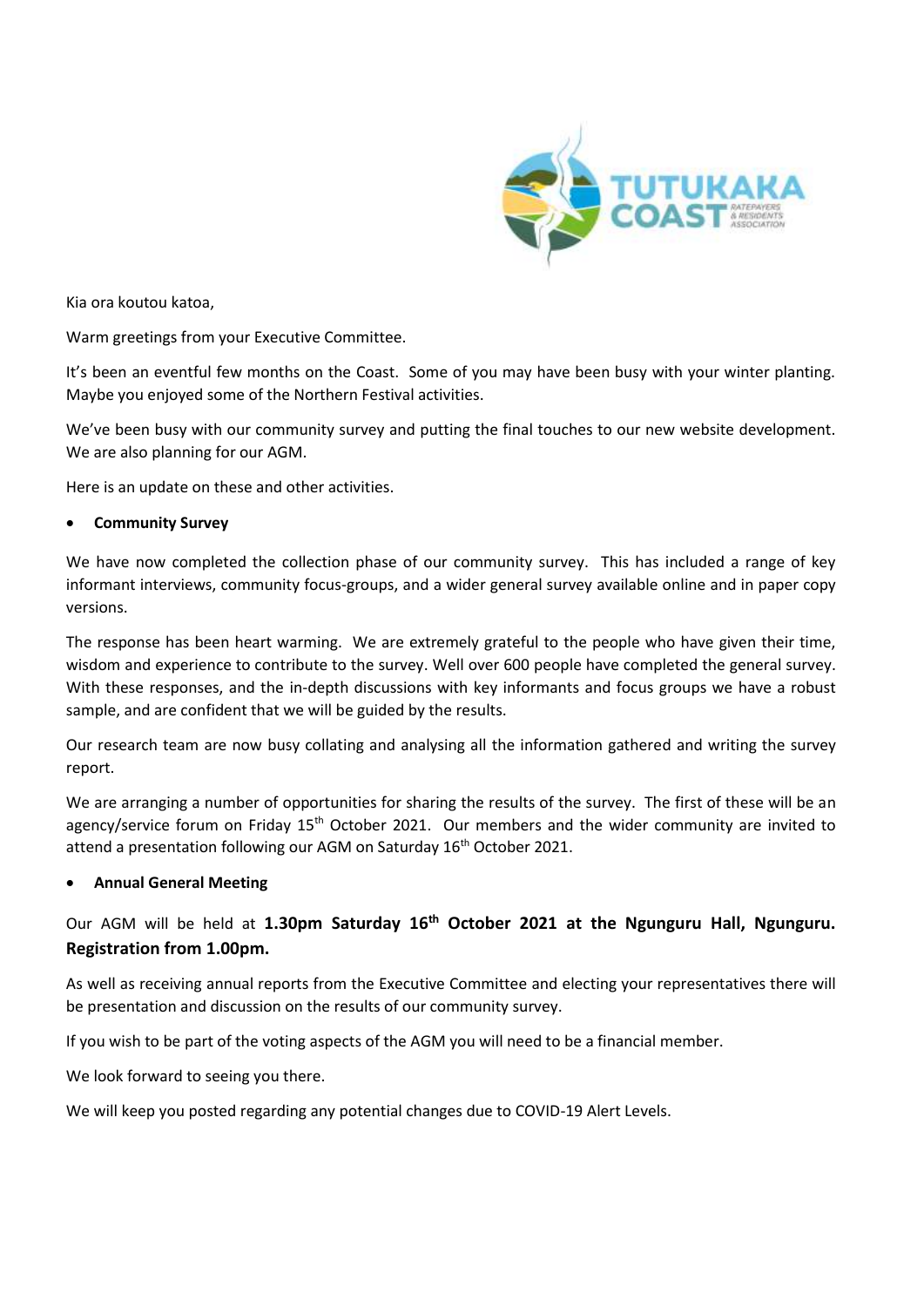# • **Membership reminder**

If you haven't already done so, it's time to renew your membership.

If you haven't previously been a member, please consider joining the Association. Please remember that we are only as strong as our membership. Our membership fee is just \$5-00 per year. Anyone who has been resident in the community for more than three months is eligible to join and you can pay on-line. Current members will have received invoices within the past few days.

For membership information and payment options please e-mail the Treasurer, Lester Sherman at [lester.r.sherman@gmail.com.](mailto:lester.r.sherman@gmail.com)

#### • **Our new website**

We're about to launch our new website and Facebook page. This will provide

- o Platforms for the community to learn about the Association, its projects and its activities,
- o Opportunities to get involved in community initiatives,
- o News and updates on issues of local relevance, and
- $\circ$  Enable you to make connections with others on the Coast through a community directory and event calendar

We'll send a special update to you once the website 'goes live'.

#### • **Other new initiatives**

We are also planning to introduce two new initiatives to support the Association's engagement with the community.

We were very pleased with the response to the **focus groups** that formed part of the community research work and would like to grow this concept as a key component of our ongoing operation.

We hope to establish a number of focus groups, including groups for young people, parents with young families, Māori residents, business, environment, and seniors. We will seek specific feedback from these groups, and they too can provide advice and ideas to the Executive Committee to ensure we understand their needs and perspectives.

We will also be establishing a **Community Forum** that will be held prior to an Executive Committee meeting on a regular basis. This will allow a specific time for community members to raise an issue or present a proposal to the Executive Committee.

Those wishing to participate should contact the secretary to provide some background and discuss timing and presentation requirements.

### • **Mahinga Kai/Community Garden**

Great things are growing at Ngunguru Mahinga Kai. The covered raised gardens have arrived and have been put together by our trusty volunteers, including Damian from "Damcrafted" and Darren from "Bach it". Big thanks!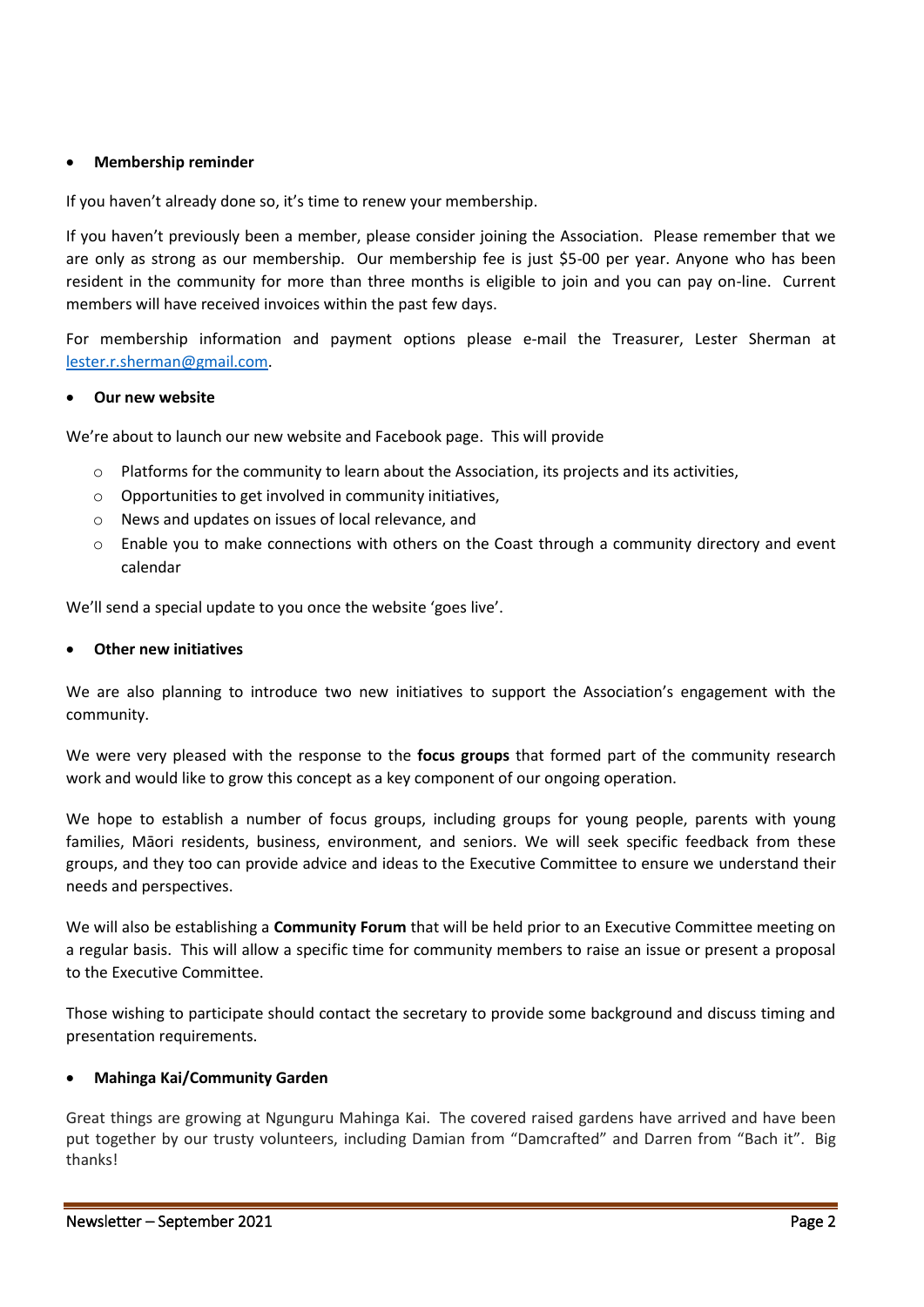We're now waiting patiently for spring to arrive so that we can get planting. If you'd like to start raising some seedlings for us that would be fab!

Feel free to join us at the gardens on Monday mornings which is our regular volunteer time. There is always weeding, mowing and chatting to do and there is usually a project on the go.

Any queries please contact Melissa at [ngungurumahingakai@gmail.com](mailto:ngungurumahingakai@gmail.com)

### • **Neighbourhood Support**

There is now a high-resolution camera installed near the intersection of Tutukaka Block Road and Whangaumu Street at Wellingtons Bay. This monitors the entry to Lawson Drive and to the beach precinct with a prominent sign advising that the area is under 24hr surveillance. Number plates can be read (including at night) on any approaching and departing vehicles, including those vehicles that turn into Lawson Drive. The NZ Police will be provided with footage following any and all incidents.

### • **Puke Kopipi.**

Please se[e https://www.facebook.com/RestorePukeKopipi/](https://www.facebook.com/RestorePukeKopipi/) for the latest information on the restoration of our local landmark.

### • **Ngunguru Skatepark**

The Ngunguru Skatepark Management Group (NSMG) has now received funding from the Oxford Sports Trust for the installation of a bench and two picnic tables (supplied by WDC at no charge) adjacent to the skate park at the Sports Complex. These will be installed before summer. Additional funding is being sought for the erection of a shade sail over the area where the benches will be installed.

The group has some exciting plans under consideration for providing additional facilities where juniors can practice their moves without running the risk of collisions with the pre-teens, teens and post-teens!

The Tutukaka Lions Club has been instrumental in supporting the skate-park development over the years and our Association is now acting as the umbrella organisation through which the NSMG can access funding for its projects until it is in a position to formalise itself as a legal entity.

Please se[e https://www.facebook.com/Ngunguru-Skatepark-354778722236488/](https://www.facebook.com/Ngunguru-Skatepark-354778722236488/) for upcoming events.

### • **Tutukaka Marina**

If you have any queries or concerns regarding TMMT's activities, please communicate them, in the first instance to Dylan Lease at [dylan@tutukaka.co.nz,](mailto:dylan@tutukaka.co.nz) or to Lester Sherman at [lester.r.sherman@gmail.com.](mailto:lester.r.sherman@gmail.com)

# • **Update from Cr Amy McDonald - Northland Regional Council**

Floods, fires, heatwaves! The news headlines in recent weeks have had it all! We've been hearing about it from the scientists for a long time, but now it's all feeling pretty real. I've got three young kids so the projections for our world in 2050, and beyond, have me extremely motivated for climate action.

Climate change is a key focus of my work at Council, I lead our Climate Change working party and the regional climate change adaptation committee (all Northland councils with Tangata Whenua representatives). It's a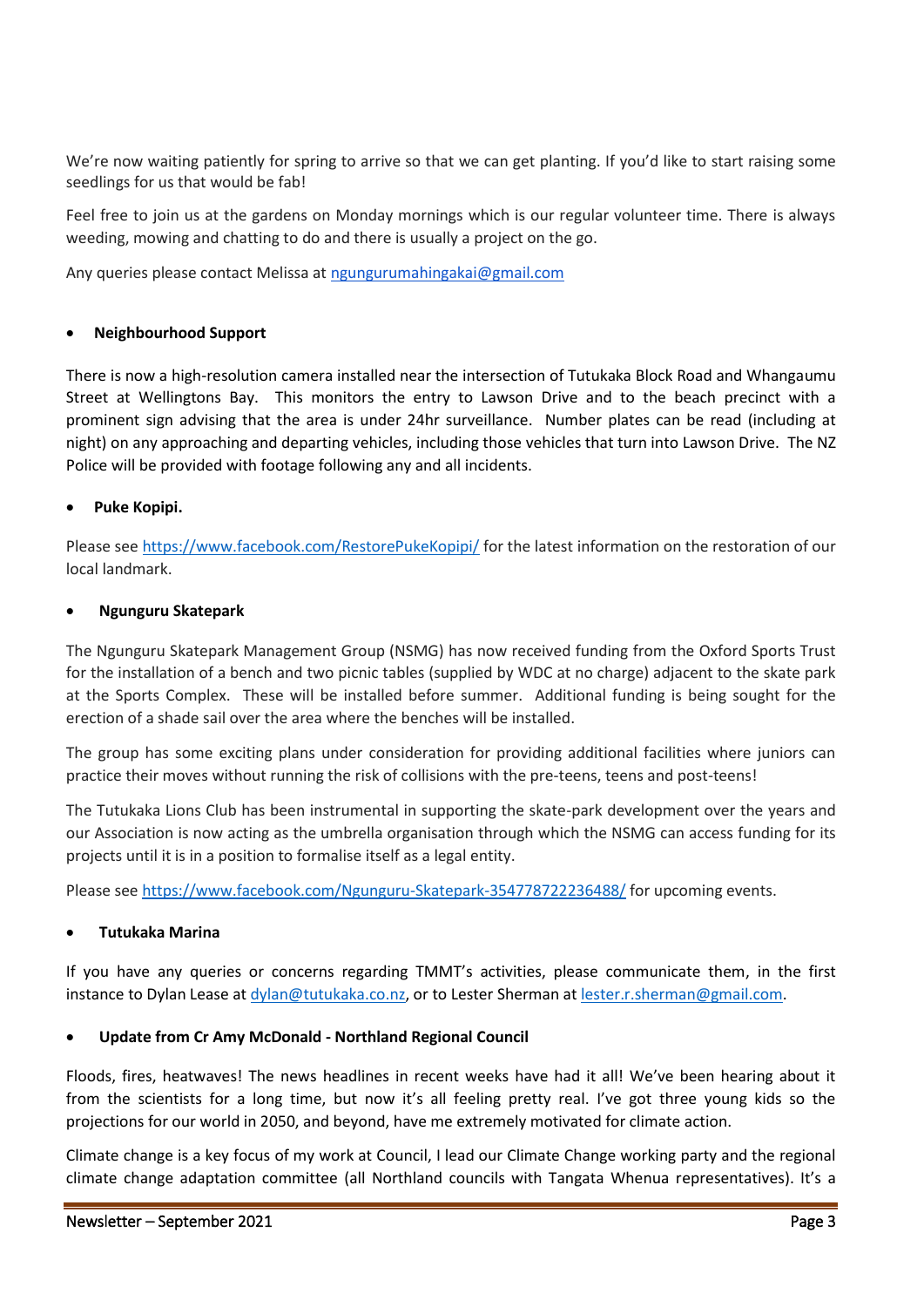massive area of work - our society and our economy need to transform and this decade is crucial for us to make progress. As a first small step I'm super proud that NRC have committed to real climate action with dedicated staff, budget and work plans. You can check out our freshly released strategy and implementation plans on the website: [https://www.nrc.govt.nz/resource-library-summary/plans-and-policies/climate](https://www.nrc.govt.nz/resource-library-summary/plans-and-policies/climate-change/nga-taumata-o-te-moana-our-strategy-for-tackling-climate-change/)[change/nga-taumata-o-te-moana-our-strategy-for-tackling-climate-change/](https://www.nrc.govt.nz/resource-library-summary/plans-and-policies/climate-change/nga-taumata-o-te-moana-our-strategy-for-tackling-climate-change/). And there's also a page with simple actions for you[: https://www.nrc.govt.nz/environment/climate-change/](https://www.nrc.govt.nz/environment/climate-change/)

Right now NRC is doing a representation review, preparing for the next elections in 2022. The review looks at the numbers of councillors, the areas they represent, and how the new Māori constituencies will work. There's a proposal and we're keen to hear feedback from you, so please have a read and let us know what you think in a submission by the 10<sup>th</sup> September. There's lots of information on the NRC website, and link to the submission form: [https://www.nrc.govt.nz/your-council/about-us/council-projects/representation-review-](https://www.nrc.govt.nz/your-council/about-us/council-projects/representation-review-2021/)[2021/.](https://www.nrc.govt.nz/your-council/about-us/council-projects/representation-review-2021/)

I've got just over one year to go as your representative on the NRC, so if you want to discuss an environmental issue or project, or to share your perspective on things, please do get in touch - [amym@nrc.govt.nz.](mailto:amym@nrc.govt.nz)

Councillor Amy Macdonald Northland Regional Council *Disclaimer – this is my personal opinion and not that of the Northland Regional Council*

# [amym@nrc.govt.nz](mailto:amym@nrc.govt.nz)

# [www.nrc.govt.nz](http://www.nrc.govt.nz/)

*To report pollution and environmental incidents call the 24/7 environmental hotline: 0800 504 639*

# • **Update from Cr Anna Murphy – Whangarei District Council**

# • **Long Term Plan:**

Last month we adopted our Long Term Plan 2021-2031, which is the result of over 18 months of work, thank you to everyone who made a submission, we did make lots of amendments because of your feedback. It's a massive plan and includes improved funding for what we as a council identified as priorities - transport, housing, revitalising the city centre, and sustainability including waste minimisation and responding to climate change. We will be coming back to you again in a few months with some amendments to the plan because of the proposed Oruku Events Centre development on Riverside in town, and also changes to the transportation budgets due to a reduction in the NZTA subsidy which will affect some planned projects.

### • **At Council:**

This month at council we are hearing submissions on our Representation Review.

Continuing work on the review of our Animal Management bylaw, housing strategy, Three Waters reform, draft climate adaptation strategy

Consultation is open on our Trade Waste bylaw - have your say, open until October 11.

Feedback is open on the Draft Hikurangi and Tikipunga place-making plans.

Community grant funding is available, including our new Waste Minimisation Fund! (Several of the funding rounds close September 1)

# • **Big changes on the horizon:**

Local government is waiting to see what impact several major proposed reforms driven by central government will have on our structure and responsibilities. These include changes in the management of the Three Waters - drinking water, wastewater and stormwater; reform to the Resource Management Act, through the creation of three new acts, the Natural and Built Environment Act, The Strategic Planning Act, and the Climate Change Adaptation Act; and change to the structure of councils themselves – i.e. the number and form of territorial authorities.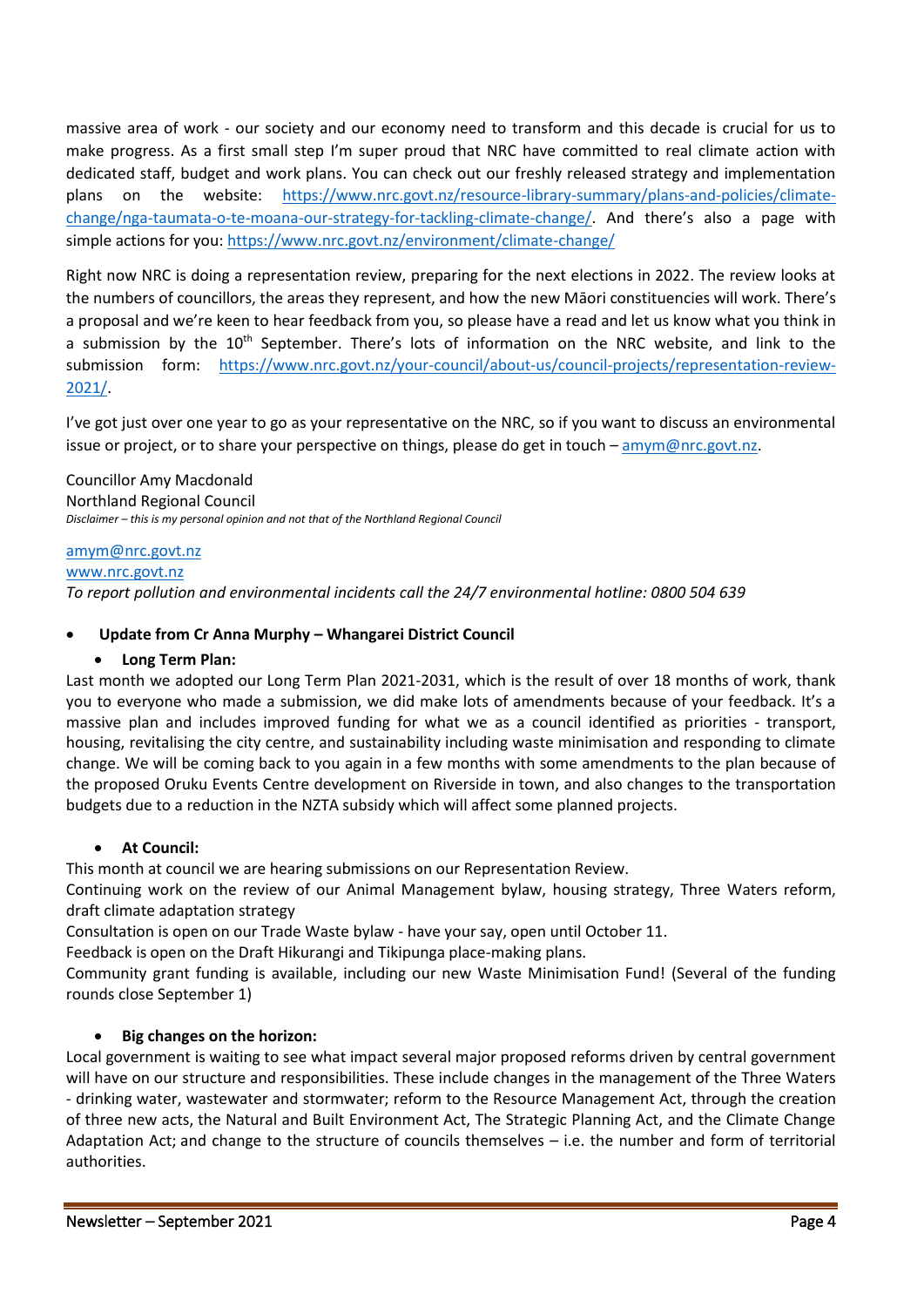It's always interesting on council! Nga mihi Cr Anna Murphy

# • **Northern Lights Festival (Contribution by Jo Roberts)**

The Premier Northern Lights Festival was a huge success for all who were involved. We were incredibly pleased with how the entire Tutukaka Coast community received the event with open arms and a great amount of support. Locals have excitedly been asking if the festival will happen again and we are pleased to say a big YES!

The Northern Lights Festival ran from 1st-11th July this year to co-align with Matariki. The festival was opened with a powhiri at our local Ngunguru Marae and closed with a celebration at Wahi. During the festival there were many events including Night SUP, Glow Yoga, Silent Disco, Underwater by VR, Mysteries of the Mangroves, an interactive Fire Show and more! This festival was made possible because of the fantastic support from our local community that really banded together for this event.

Many homeowners dressed their houses in lights and our local artists created light masterpieces including Shane Hansen, Mark Wallis (a.k.a. DJ Poppa Soul), Paul Harris, Arijan Verweii and more. On the team we had plenty of local mentors as well as a strong team of volunteers who were there at our every call. Everything just seemed to fall in place, when there was a need, the right person would come along. Once momentum started spreading and word got around about the festival we had many people interested in helping out.

*"Working with other local people, artists, collaborators and supporters to plan, create and realise a unique experience that was uplifting and restorative."*

*"This festival has enabled the wider community to see, experience and acknowledge the creative talents and potential of the coastal communities we live in. This year we have created some momentum and a new launching pad for others to work together and contribute for future events that help build resilient, safe and strong communities."*

A huge thanks to our key sponsors at Whangarei District Council and local sponsors Robinsons Asphalts, Think Trees, Matapouri Bay Store, ACER Property Services, Ngunguru School, Wild About Theatre, Clements Contractors, Fulton Hogan, RHJ Builders, Dempsey Wood, Coastal Accounting, Sunshine Homes, TC systems, Yendell Electrical, Tutukaka Marina Trust, Siren Design & Media and Creative Northland. We had tonnes of prize sponsors also and many locals pitching in to help. A huge thank you to all! See you next year :)